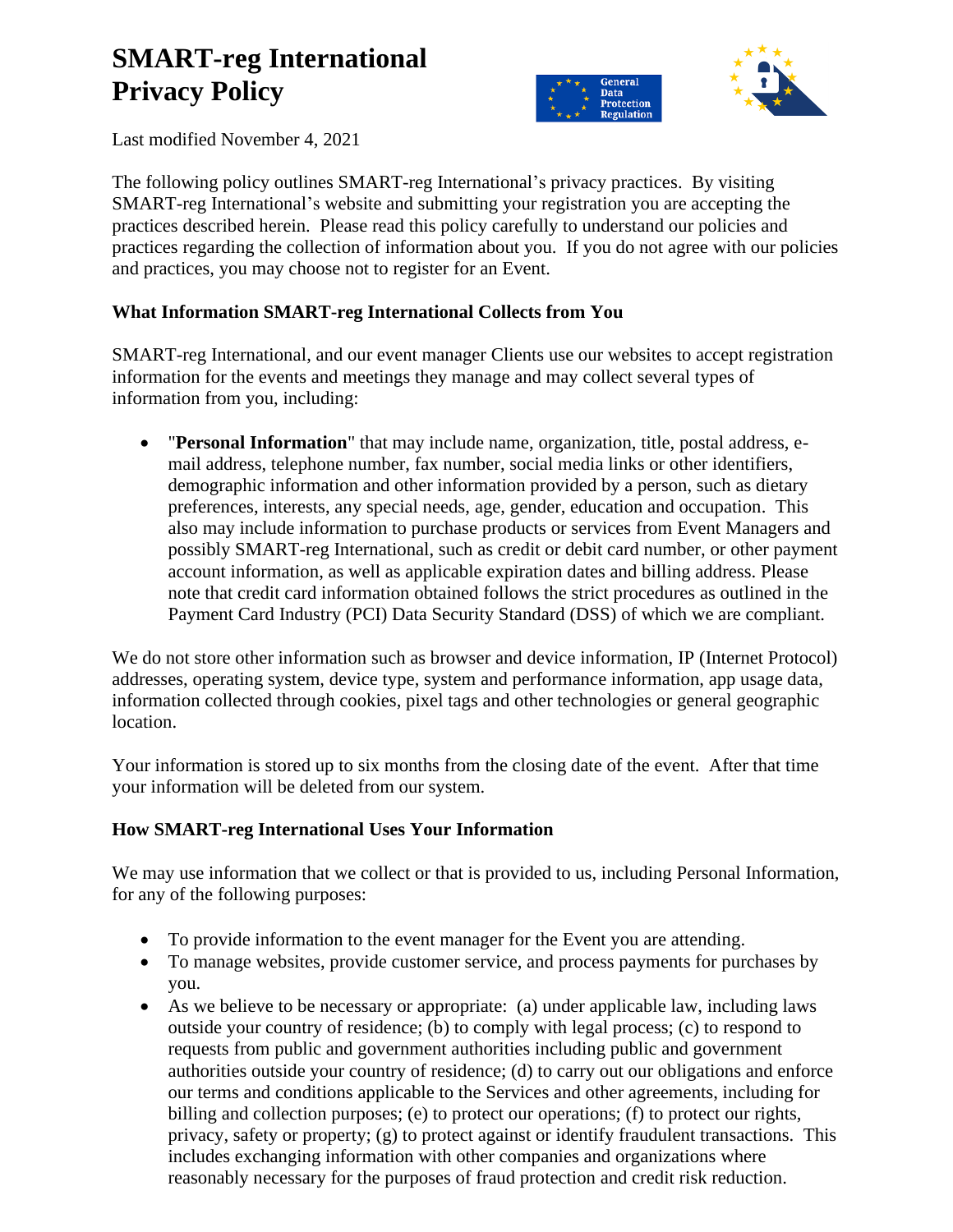## **With Whom SMART-reg International Shares Your Information**

If you choose to use our Services to register for an event, then any information you provide in connection with that transaction will be transferred to, and under the control of, the event manager. Managers will also have access to Personal Information. Although our own use and disclosure of your information will be in compliance with this Privacy Policy, SMART-reg International cannot and does not take responsibility for the privacy practices of the event manager.

To fulfill the purpose for which information is provided. Here are some examples:

- If you provide an e-mail address when registering for an event, the event manager will use the e-mail address to send you information and announcements relating to that event.
- If you utilize one of our websites to pay for event registration fees, or other products and services using your credit card, we will pass the credit card information to the Event manager's payment card processor to validate the payment information and complete the transaction.

SMART-reg International takes the privacy of its users very seriously and does not sell, rent or otherwise provide your personal information to third parties.

# **Accessing our Website and Application from Outside the United States**

If you are accessing SMART-reg International's Website from outside of the United States please be advised that your information may be transferred to, stored and processed in the United States where our servers are located. In order to help secure your personal information, access to your data on SMART-reg International is password and firewall protected. We also regularly audit our system for possible vulnerabilities and attacks, however since the internet is not a 100% secure environment we cannot ensure or guarantee the security of any information you transmit or provide to SMART-reg International. Please note that e-mails and other similar means of communication are not encrypted, and SMART-reg International strongly advises you not to communicate any confidential information through these means. To further ensure the security of your personal data, Event managers can only access your data after successfully completing a two step authentication process to ensure their identity.

#### **Accessing and Correcting Your Information**

Upon request, SMART-reg International will provide you with information about whether we hold any of your Personal Information. You may also send us an e-mail to request access to data-protection-officer@SMART-reg.com, correct or delete any Personal Information that you have provided to us. In your request, please make clear which event, including the event dates you registered for, detailing what Personal Information you would like to have changed. Let us know whether you would like to have your Personal Information that you have provided, suppressed from our database or otherwise let us know what limitations you would like to put on the use of your Personal Information that you have provided to us.

For your protection, we may only implement your requests with respect to the Personal Information associated with the e-mail address that was used to send us your request, and we may also need to verify your identity before implementing your request. We will respond to your request within a reasonable timeframe. We may not accommodate a request to change information if we believe the change would violate any law or legal requirement or cause the